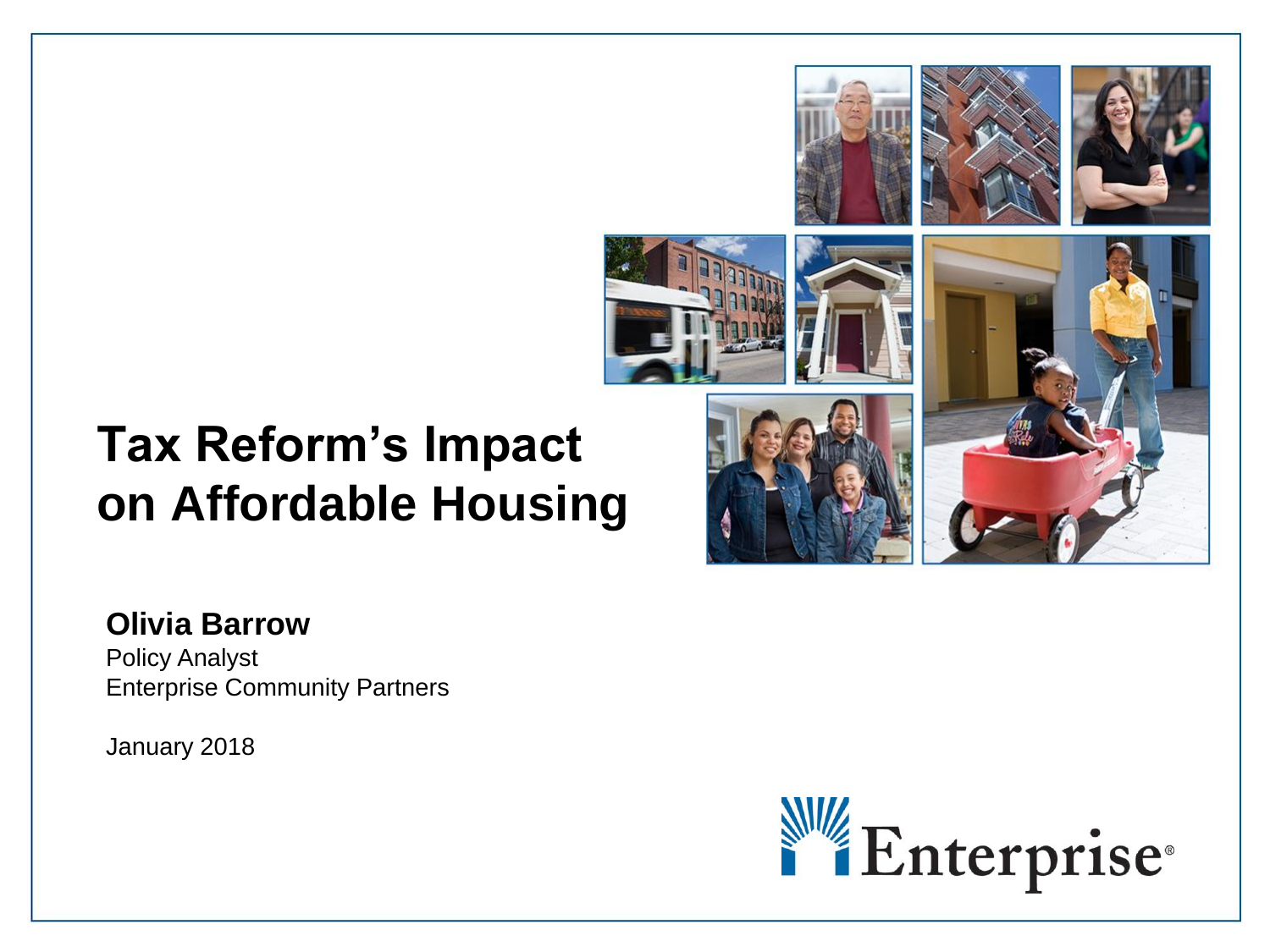### **Tax Reform Timeline**

- **Sept 27:** "Big Six" release tax reform framework
- **Nov 2:** House releases tax reform bill
- **Nov 9:** Senate releases tax reform bill
- **Nov 16:** House passes tax reform bill
- **Dec 2:** Senate passes tax reform bill
- **Dec 4:** Conference begins
- **Dec 20:** House and Senate approve conference report
- **Dec 22:** President signs Tax Cuts and Jobs Act into law

**Early 2018:** Tax extenders, technical corrections or other tax legislation?

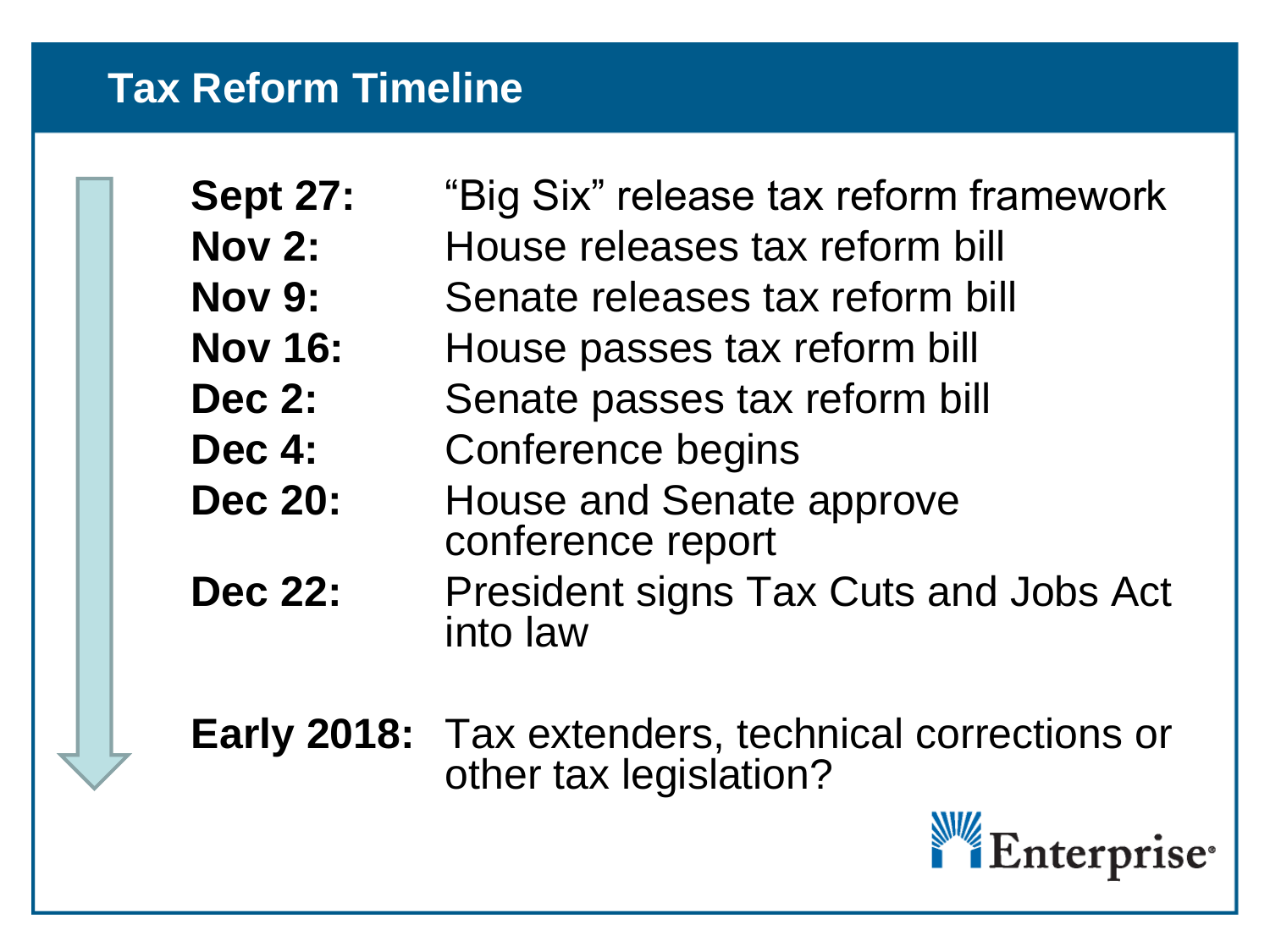### **House vs. Senate Proposals**

### **House Bill Senate bill**

Retained Housing Credit with no modifications

Repealed Private Activity Bonds Retained Private Activity Bonds

Repealed New Markets Tax Credit Retained New Markets Tax Credit





Lowered corporate tax rate to 20% Lowered corporate tax rate to 20%

Retained Housing Credit with modifications

Repealed Historic Tax Credit **Retained Historic Tax Credit with** modifications

Silent on BEAT Created Base Erosion and Anti-Abuse Tax (BEAT)



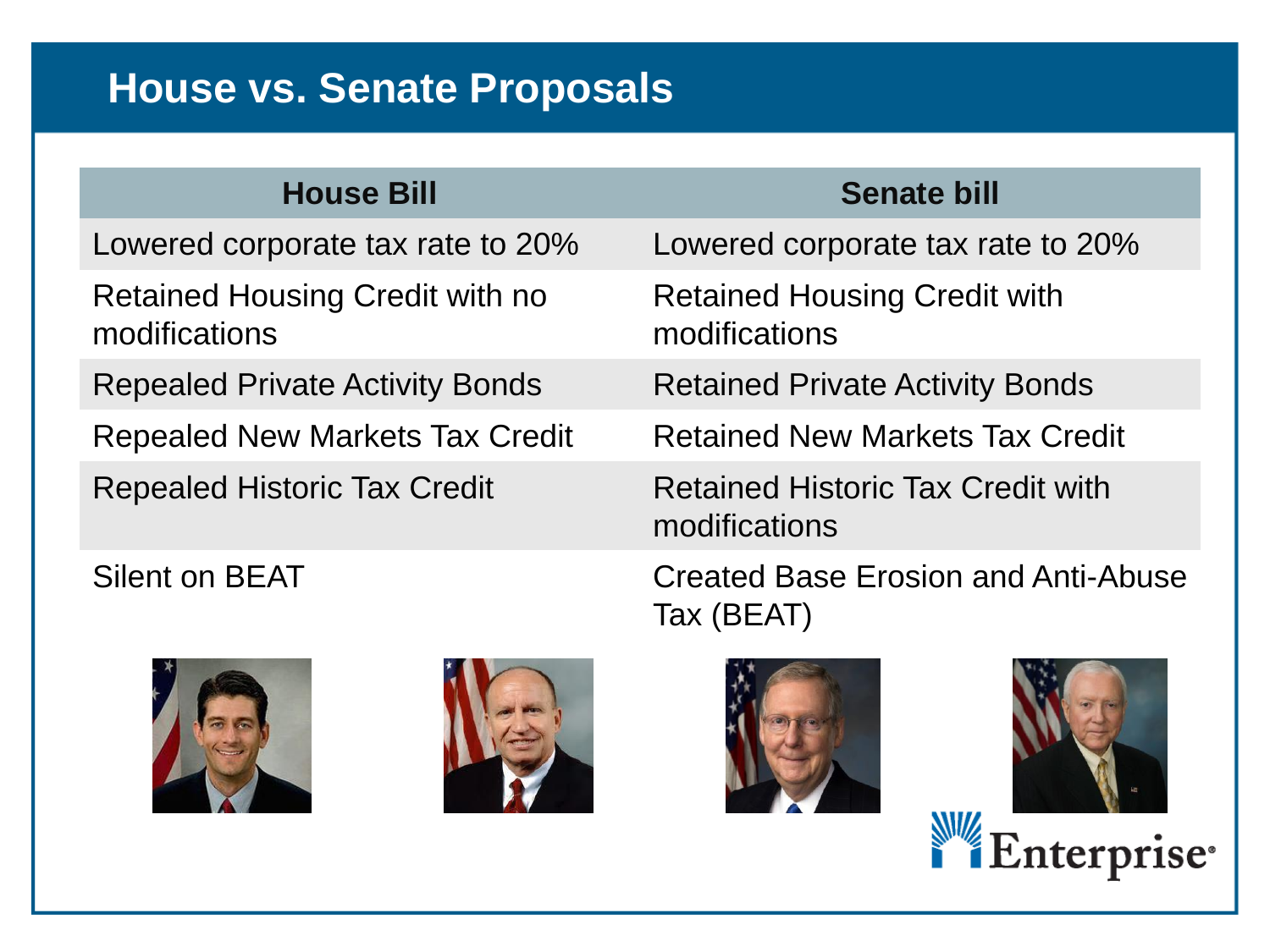### **Final Version of Tax Cuts and Jobs Act**

- **Lowers top corporate tax rate** from 35 to 21 percent, effective 1/1/2018
- **Retains the Low-Income Housing Tax Credit, with no modifications**
- **Fully retains private activity bonds**, including multifamily Housing Bonds
- **Retains New Markets Tax Credit** as currently authorized through 2019
- **Retains historic rehabilitation tax credit** (HTC), but extends credit period from 1 to 5 years
- **Creates Qualified Opportunity Zones** as proposed under the Investing in Opportunity Act, which would incentivize investments in distressed communities through capital gains deferrals
- **Creates a base erosion and anti-abuse tax**, which affects some banks' ability to use the Housing Credit and other credits to offset certain taxes related to foreign earnings and earnings going to foreign parent companies

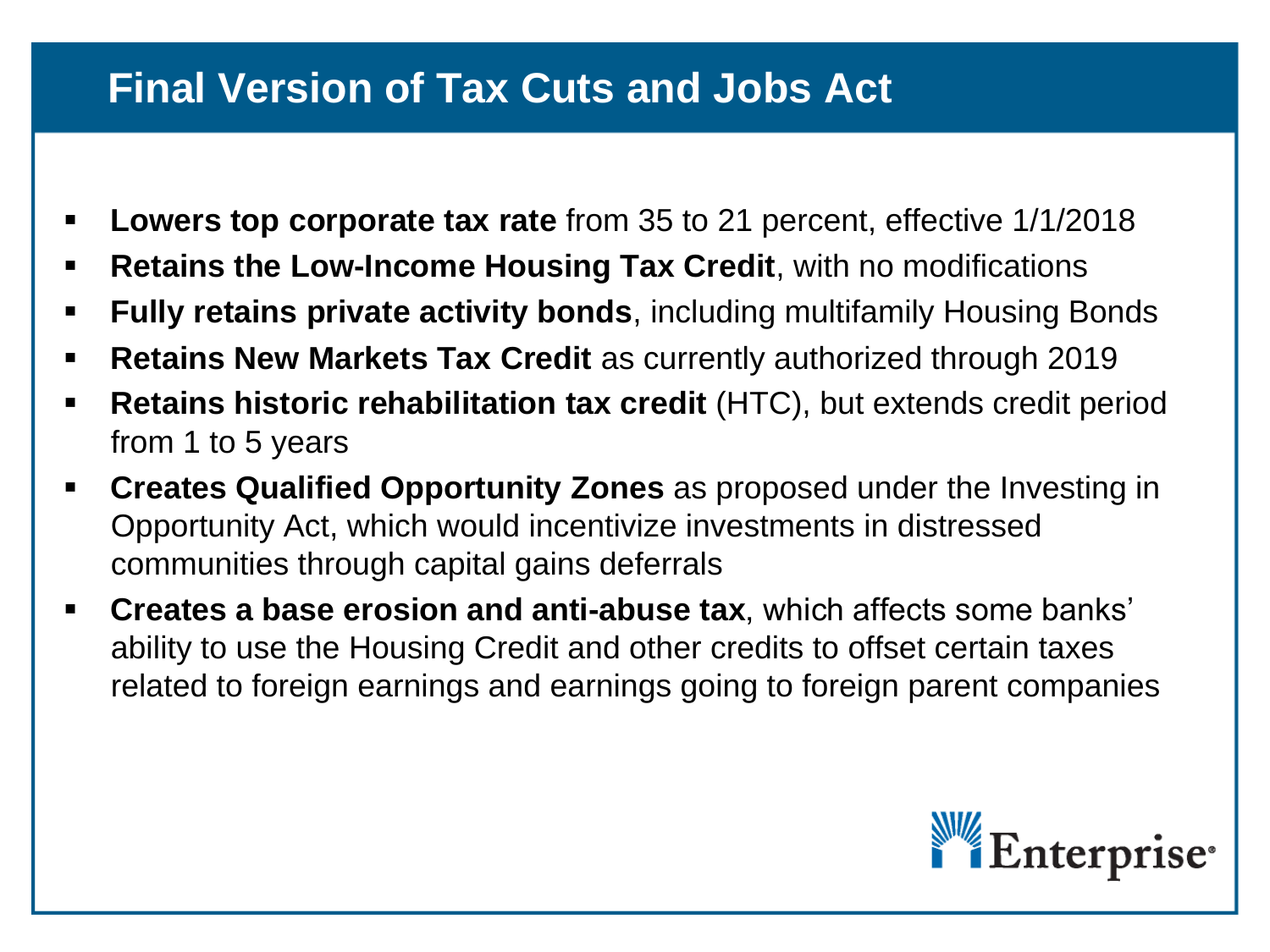### **Impact of Tax Reform on Affordable Housing**

■ According to Novogradac & Co, the Tax Cuts and Jobs Act will reduce the future supply of affordable rental housing by nearly **235,000** rental homes

> Rental Homes, Jobs, Business Income and Tax Revenue **Lost Nationally Under Final Tax Reform Bill**

|                             | Rental<br><b>Homes</b>                 | <b>Jobs</b> | <b>Business</b><br>Income | <b>Federal, State and</b><br><b>Local Taxes</b> |
|-----------------------------|----------------------------------------|-------------|---------------------------|-------------------------------------------------|
| <b>Current Law</b>          | 1,493,400                              | 1,687,500   | \$142,005,642,600         | \$54,617,554,900                                |
| <b>Tax Reform Bill</b>      |                                        |             |                           |                                                 |
| Lower Corporate Rate of 21% | 212,400<br>÷                           | $-240,000$  | $-$ \$20,196,865,200      | \$7,768,025,100<br>$\sim$                       |
| <b>Chained CPI</b>          | 19,900<br>$\qquad \qquad \blacksquare$ | 22,500<br>۰ | \$1,892,267,500<br>$\sim$ | \$727,795,200<br>$\sim$                         |
| <b>Amount Lost</b>          | 232,300                                | 262.500     | \$22,089,132,700          | \$8,495,820,300                                 |
| Percentage Lost             | $-16%$                                 | $-16%$      | $-16%$                    | $-16%$                                          |
| New Law                     | 1.261.100                              | 1,425,000   | \$119,916,509,900         | \$46,121,734,600                                |

#### **OVER 10 YEARS**

This analysis is not adjusted for:

- . Adverse effects on investor demand for the LIHTC as a result of the new base erosion and anti-abuse tax and the increase in after tax rates of return from taxable investments
- Effects of an anticipated increase in the volume of secondary market transactions
- . Reentrance of Fannie Mae and Freddie Mac into the market
- . Reduced size of the annual equity market

Source: NAHB; Novogradac & Company LLP



■ BEAT may also impact some affordable housing investors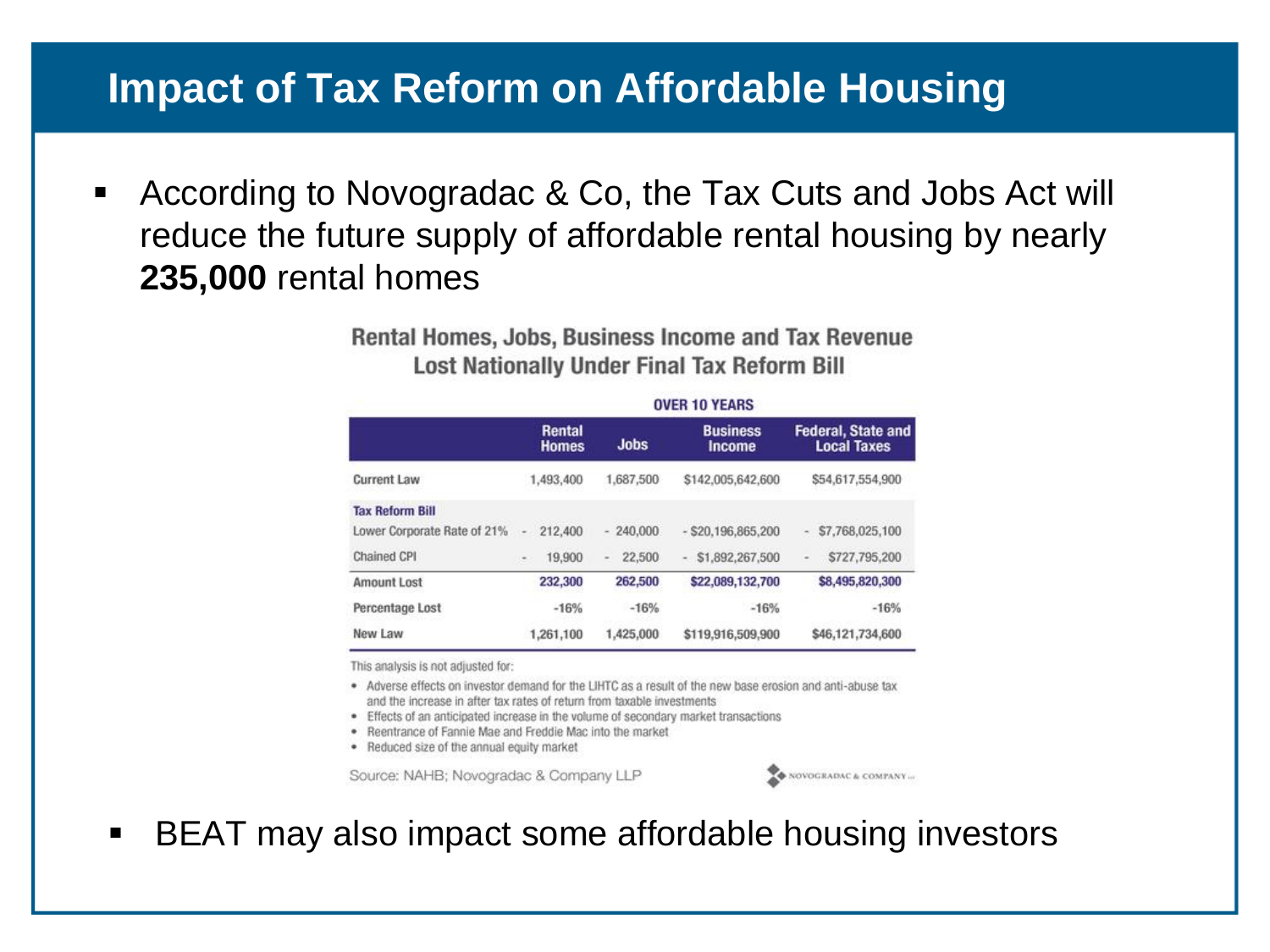### **Next Steps**

- Make up for what will be lost as a result of tax reform
- Make a meaningful step to address the affordable housing crisis by enacting the Affordable Housing Credit Improvement Act (S. 548/H.R. 1661)
	- 50 percent increase in Housing Credit allocation
	- Nearly two dozen changes to strengthen Housing Credit and Bonds, including:
		- Minimum 4% Housing Credit rate
		- Income averaging
		- Basis boost for extremely low-income households
- Potential legislative vehicles
	- Omnibus + tax package
	- Tax extenders
	- Tax reform technical corrections
	- Disaster tax relief

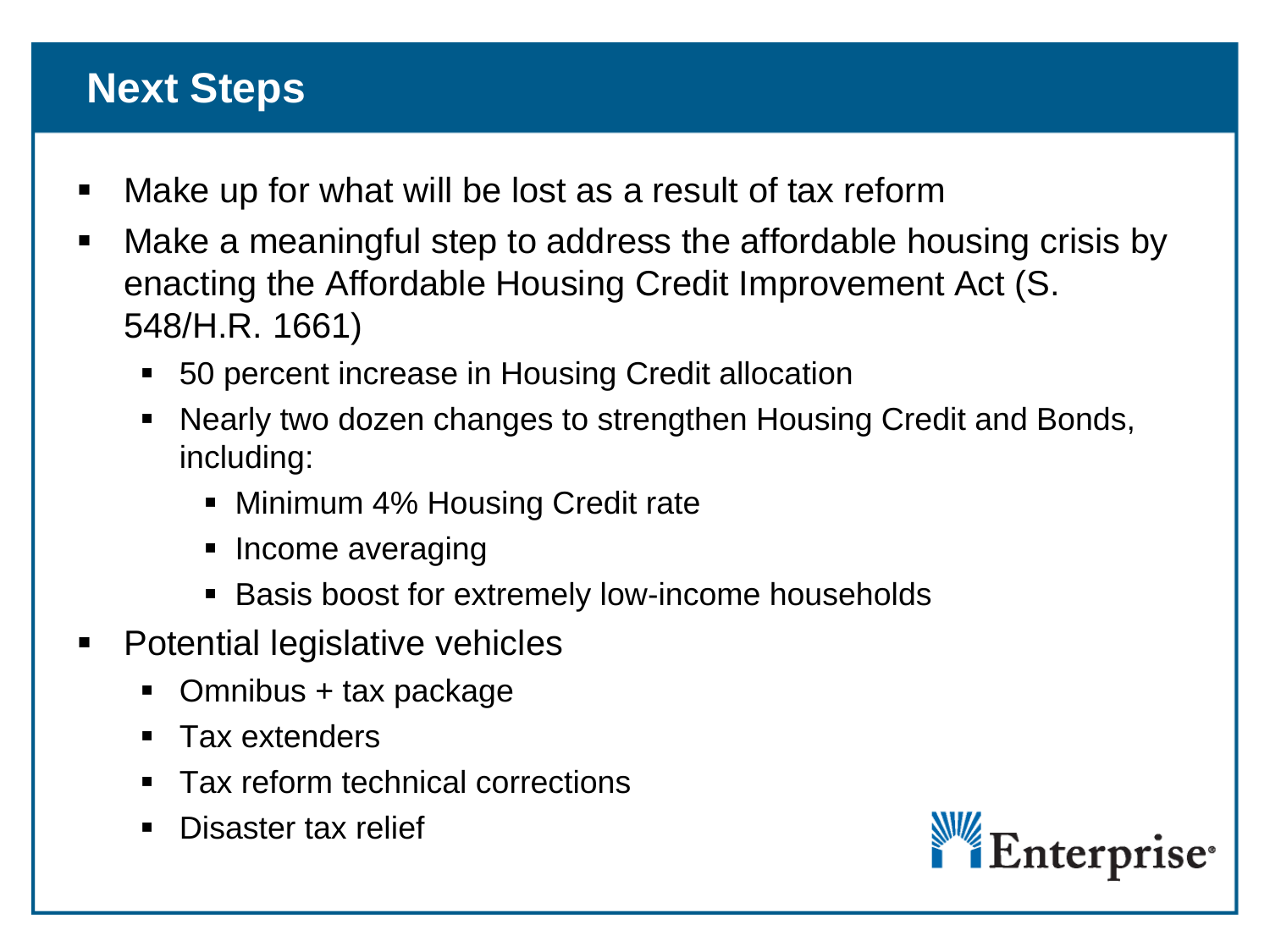### **Getting Involved**

### **ACTION Campaign**

- More than 2,100 businesses and organizations advocating on behalf of the Housing Credit and Housing Bonds
- Visit [www.rentalhousingaction.org](http://www.rentalhousingaction.org/) for advocacy resources and updates

#### THE LOW-INCOME HOUSING TAX CREDIT'S **IMPACT IN THE UNITED STATES**



#### **AFFORDABLE RENTAL HOUSING** A) **FILO.** A Call To Invest in Our Neighborhoods